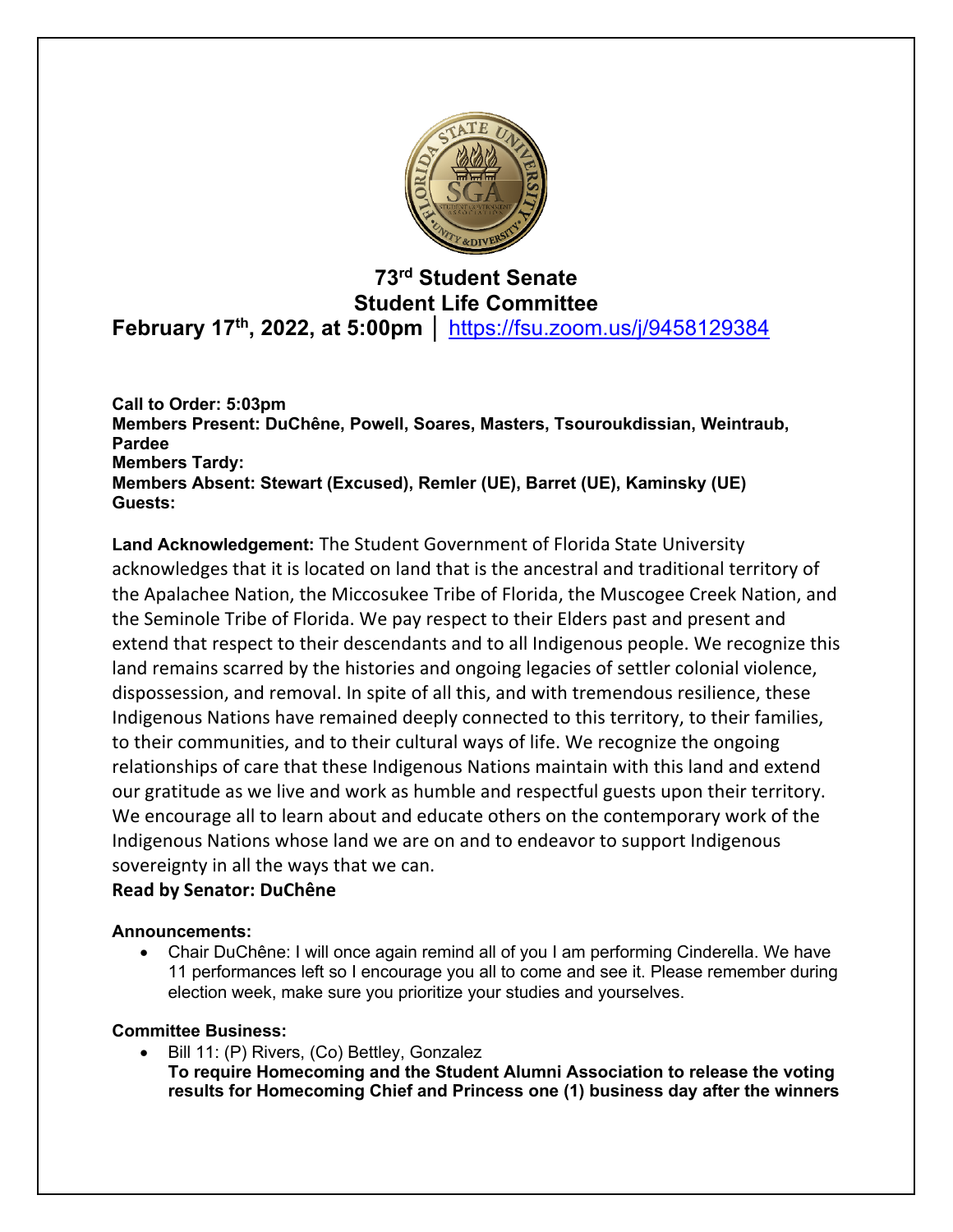**are announced at Homecoming Live.** 

- Bill 12: (P) Gonzalez and Wang **Revising the statute regarding the amount of money that shall be funded to an organization in the category of lodging.**
- Resolution 15: (P) Diaz, (Co) Tucker, Russell, Pfeuffer-Ferguson, Murray, Suarez, Fronczak, Lessard, Downing, Hautrive, Barberis, DuChene, Stewart, Wells, Rivers, Gonzalez. Rider, Soares, Garner, Bowling, Satizabal-Prieto **Congratulating Dr. Richard McCullough on his Investiture as the 16th President of Florida State University.**

#### **Old Business:** None

#### **New Business:**

- Bill 11: (P) Rivers, (Co) Bettley, Gonzalez
- Bill 12: (P) Gonzalez and Wang
- Resolution 15: (P) Diaz, (Co) Tucker, Russell, Pfeuffer-Ferguson, Murray, Suarez, Fronczak, Lessard, Downing, Hautrive, Barberis, Duchene, Stewart, Wells, Rivers, Gonzalez. Rider, Soares, Garner, Bowling, Satizabal-Prieto

#### ● **Resolution or Bill 11 - Sponsored by Senator Rivers**

- Opening Statement:
	- Rivers: Hi, just wanted to say be nice to me because this is my first time presenting a bill. Basically, this bill is very straightforward, I just want to have Homecoming and the Student Alumni Association have to release the results for Homecoming Chief and Princess after the election. For the sake of fairness, I just think this is the best thing for Homecoming as a whole. Every other election has its results posted online and is public knowledge, so I don't know why it has taken the Homecoming results to be the same. I know they do runner ups alongside the winners, but people want to see the numbers. Students should be able to see the numbers, and I do not know why this has not happened yet but hopefully we can make it happen. With that I yield.
- Technical Non-Debatable Questions:
	- None
- **Tsouroukdissian moves to enter round-table discussion; Soares seconds**
- Round-Table Discussion:
	- DuChêne: Sponsor, I will just say that for future reference, all of our legislation must be in 11-point Ariel font. So I will change that right now; we don't need to do any amendments for grammatical or logistical things, but just for future reference.
	- Tsouroukdissian: I think it is pretty nice, pretty straightforward.
	- Pardee: Yeah, I agree I see no reason why it is not transparent, like any other kind of election.
	- Powell: I also agree, I do not know if there have been any instances prior to last year why the results were not released, but I think it is a great idea to hold accountability.
- **Tsouroukdissian moves to call the question; Weintraub seconds**
- Closing Statement: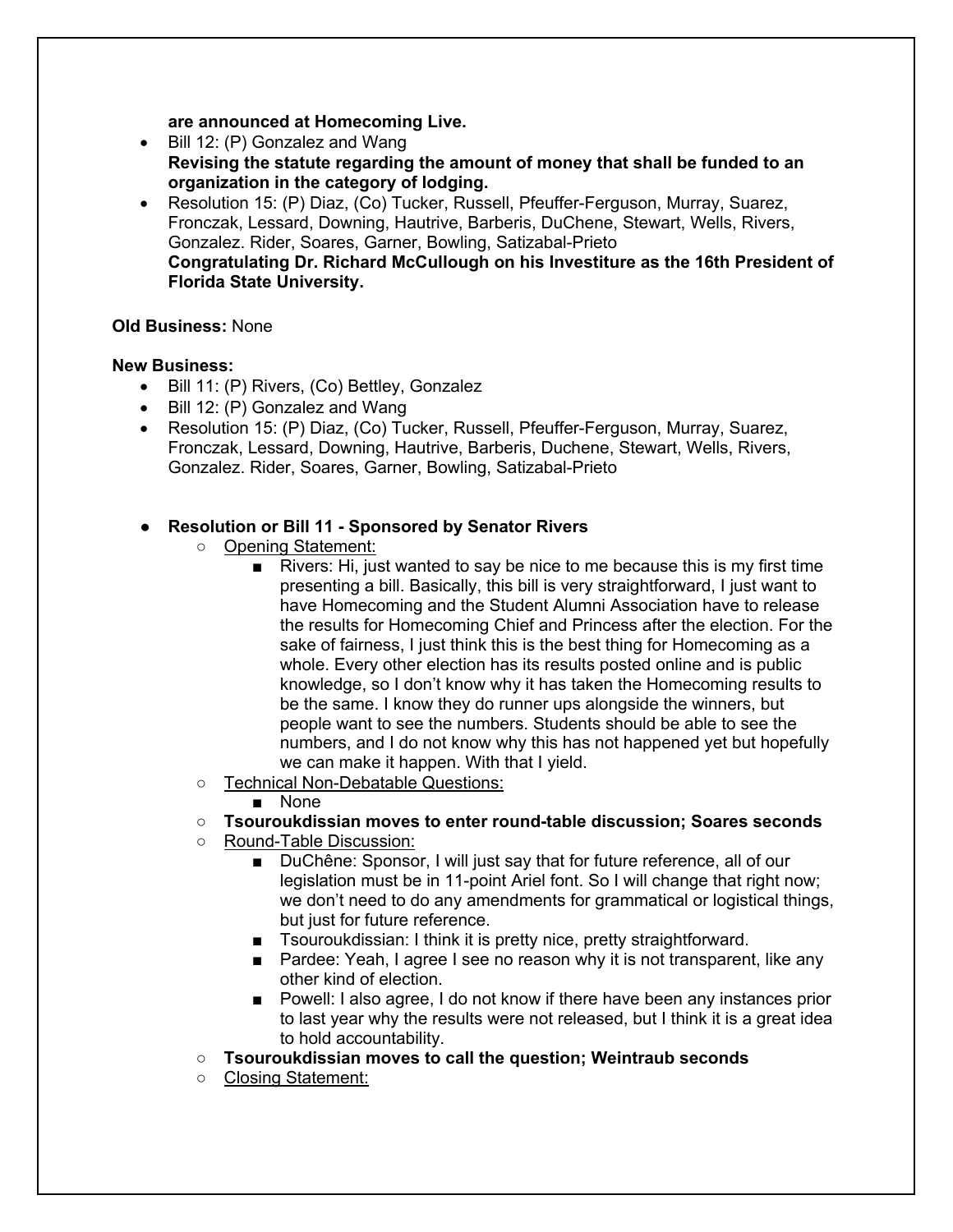- Rivers: Just going to keep it short and brief, this is something that needs to happen. I think it is important to the student body to see where their votes go. The Chief and Princess are important representatives of the student body, and there is no reason for us to not see where our votes go.
- Vote:
	- Yes: (6) Soares, Masters, Tsouroukdissian, Weintraub, Pardee, Powell
	- No: 0
	- Abstain: 0
- **RESULT: BILL 11 PASSES**

#### **Bill 12 - Sponsored by Senator Gonzalez and Wang**

- Opening Statement:
	- Gonzalez: So, this bill is just confirming in statutes that the allotted cost for lodging is at \$175 per night. So, what this bill does is just puts it into statutes. This is in the financial manual enacted by the student body treasurer. So, we are just putting this into statutes because statutes because it has more power than the financial manual. Right now, University Policy says it is \$175 per person per night, which means that if it is \$175 per person per night for a room for 4, we would be paying upwards of \$700 per room per night if you all are following. That is basically a penthouse and we do not have penthouse money. \$175 for 4 travelers per room is standard, and this will just be putting it into statutes. If you have any questions let me know.
- Technical Non-Debatable Questions:
	- Tsouroukdissian: Is it possible when you present this on the floor, that you could show where it says in the financial manual. I see it right now; I just feel without it is going to create questions?
	- Gonzalez: I mean yeah, I can show it. This is exactly what it says in the manual.
	- Masters: Is there currently any documentation in correlation to this topic that is already in legislation?
	- Gonzalez: So not in statutes but it is in the Financial Manual. It is not in statutes, but it is enforced by the Student Body Treasurer, and it is done in collaboration with the SGA Accounting, but technically statutes have more precedent. So, we just want to move it up, so it has more emphasis.
	- Powell: So basically, I wanted to ask has there been any precedent of bills or legislation ignoring this rule?
	- Gonzalez: So, let me clarify, it is not ignoring the rule, this exact sentence is in the financial manual right now. This is just moving it to statutes.
	- Powell: I am sorry, I think my question came off not as I intended. I just want to ask if there has been in the past any legislation that has not adhered to this rule?
	- Gonzalez: I have been in the senate for 3 senates. For my entire time serving we have always abided by this rule. I think there is maybe one instance where we have not because there was some confusion, but other than that we have abided by this rule since the 72<sup>nd</sup>.

#### ○ **Soares moves to enter round-table discussion; Tsouroukdissian seconds**

- Round-Table Discussion:
	- Pardee: I think this is a formality to put it into statutes. I expect there to be amendments on the floor based on my experience. Regarding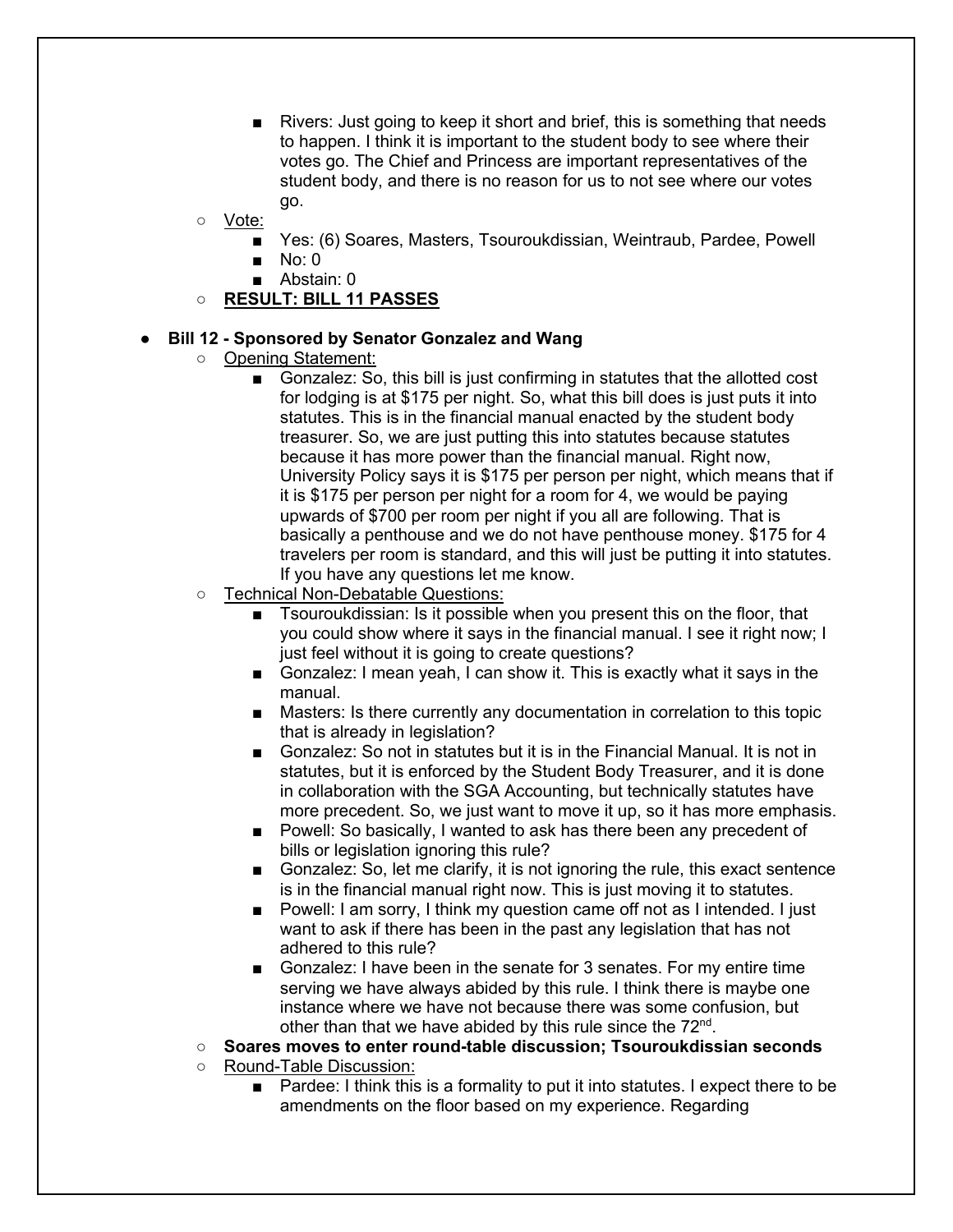possibilities like inflation and other factors. Regarding Vice-Chair Powell's question on precedent, I expect that to be asked as well. If an example can be brought just to clarify.

- Soares: I think it will be interesting to get it passed on the floor. Although it is in the financial manual, this will help it take precedent by being in statutes rather than just the financial manual.
- Powell: I would agree with Senator Soares in saying we should pass this. It definitely makes passing legislation pertaining to travel expenses a lot easier, so I think it is a great idea.
- **Soares moves to call the question; Weintraub seconds**
- Closing Statement:
	- Gonzalez: Yes, thank you. Like I said this is exactly what it says in the financial manual and just moving it to statutes makes it a lot easier.
- Vote:
	- Yes: (6) Soares, Masters, Tsouroukdissian, Weintraub, Pardee, Powell ■ No: 0
	- Abstain: 0
- **RESULT: BILL 12 PASSES**

## ● **Resolution 15 - Sponsored by Senator Diaz**

- Opening Statement:
	- Diaz: Hello Student Life, I am assuming this has already been sent to you. So essentially, we have our new President of the University. His inauguration in a week and a half from now. This is a resolution that congratulates him for that. I think it is important to know how big of a national figure he is. The President and Provost of Harvard are expected to come and make speeches on his behalf. Dr. McCullough is a national feature in the realm of education, and I think we should all be grateful he is in charge of FSU no and officially following his inauguration. I spoke to President Hunter, and she said there might be a possibility we can schedule a meeting with him or meet him after the investiture ceremony to officially present him this on behalf of the entire senate. These things only happen so often and the last time we had an inauguration was in 2014 of course with President Thrasher. I think this is a momentous, historic moment at Florida State, and I want to mark that with a resolution and of course make plans with President Hunter to perhaps present this to him. I am happy to take any questions
- Technical Non-Debatable Questions:
	- None
- **Tsouroukdissian moves to enter round-table discussion; Soares seconds**
- Round-Table Discussion:
	- None
- **Tsouroukdissian moves to pass by Acclamation with no objections**
- Closing Statement:
	- Waived
- Vote:
	- Yes: Passed by Acclamation
	- No: 0
	- Abstain: 0

○ **RESULT: RESOLUTION 15 PASSES**